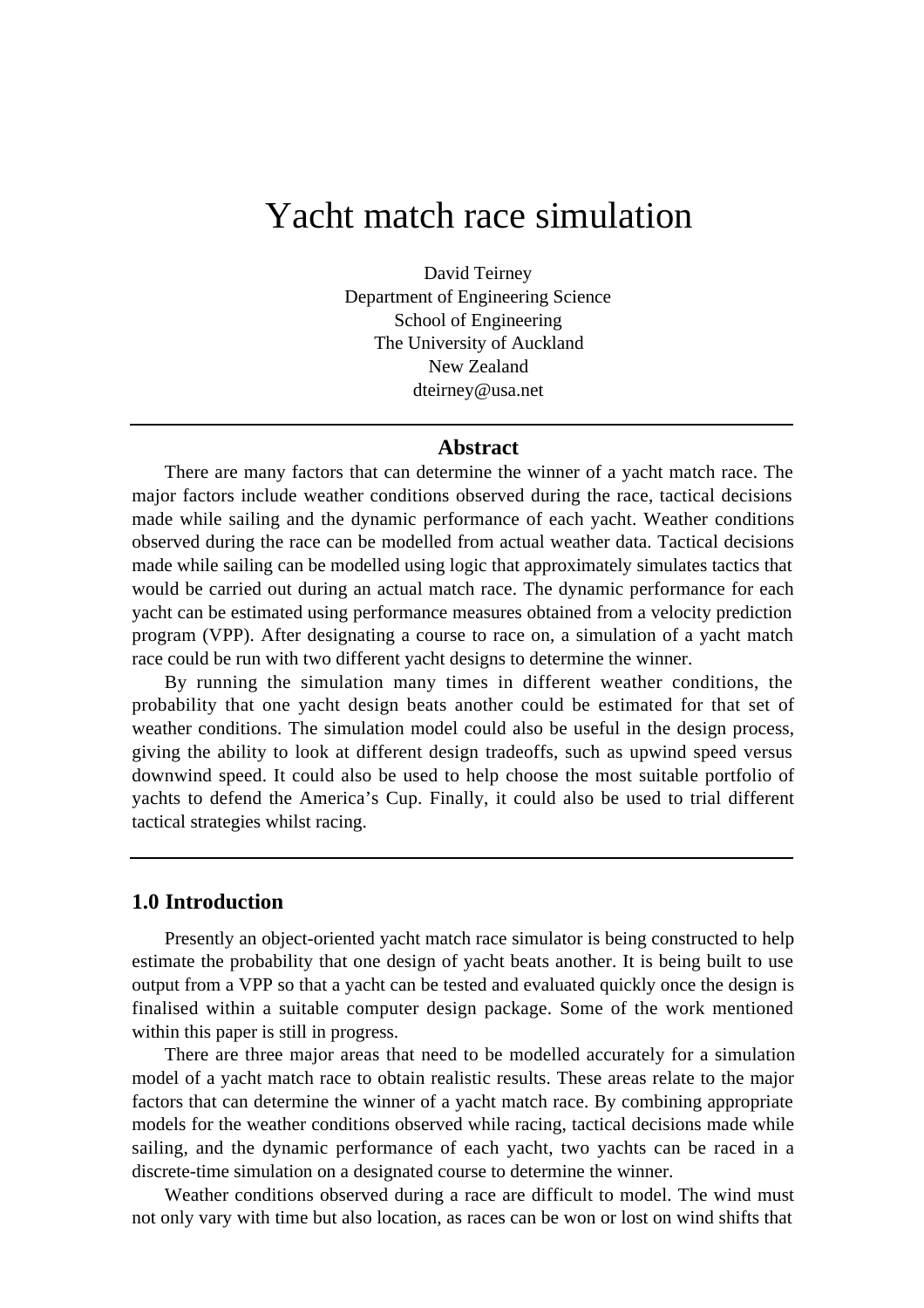one yacht receives before the other. Tactical decisions made while sailing are also difficult to model since decisions are not only based on sailing competitively, but also on adhering to the rules of yacht match racing. Little effort has been put into these areas within race modelling programs in the past.

Much effort, however, has been put into modelling the performance of yachts, both steady state performance [7] and dynamic performance [2]. Steady state performance is modelled using a VPP, whereas dynamic performance is modelled using a yacht simulator. Both of these models make use of Newton's second law of motion, which can be worded in several different ways. Both VPPs and yacht simulators require complex hydrodynamic and aerodynamic models, and in-depth information about the hull, sails and appendages to calculate the forces acting on the yacht.

The following wording of Newton's second law forms the basis for a VPP. "For any body which is not accelerating [steady state] the sum of the forces and moments in each of the three directions must be zero." Hence, in its simplest form a VPP solves a set of simultaneous equations relating to the forces on the yacht which are nonlinear functions of the yacht's speed, leeway angle and heel angle. The solution for a set of given conditions gives the equilibrium yacht speed, leeway angle, heel angle and the equilibrium forces [7].

The following wording of Newton's second law forms the basis for a yacht simulator. "The resultant force on a body is equal to the product of its mass and the acceleration of the body in the direction of the force." Therefore, a yacht simulator determines the forces and moments acting on the yacht to get the resulting accelerations. These are then integrated over time to update the yacht's velocity and orientation and to determine the path of the yacht [2].

There has been extensive research into the area of VPPs. There has also been much research into yacht simulators [5], although not directly related to race modelling. These models, unfortunately, are slow due to their complexity. This is undesirable in a discrete-time simulation where calculations are repeated at each time step. Hence, to model the dynamic performance of a yacht relatively quickly, simplification to what physically happens is required. Approximating the dynamic motion of the yacht using equilibrium performance measures obtained from a VPP can do this.

The outline of this paper is as follows. Section 2 outlines some of the potential uses for such a simulation. Section 3 contains a general description of the overall simulation model along with the individual weather, tactics and dynamic performance (yacht) models. Finally, section 4 presents conclusions relating to the current state of the simulation.

# **2.0 Potential uses**

#### **2.1 Estimating the probability of winning**

To calculate the probability that one yacht beats another, a simulation of a match race can be run many times in different weather conditions sampled from a postulated distribution. From the win or loss outcome for each simulation the probability that one yacht beats the other, in that set of weather conditions, can be estimated.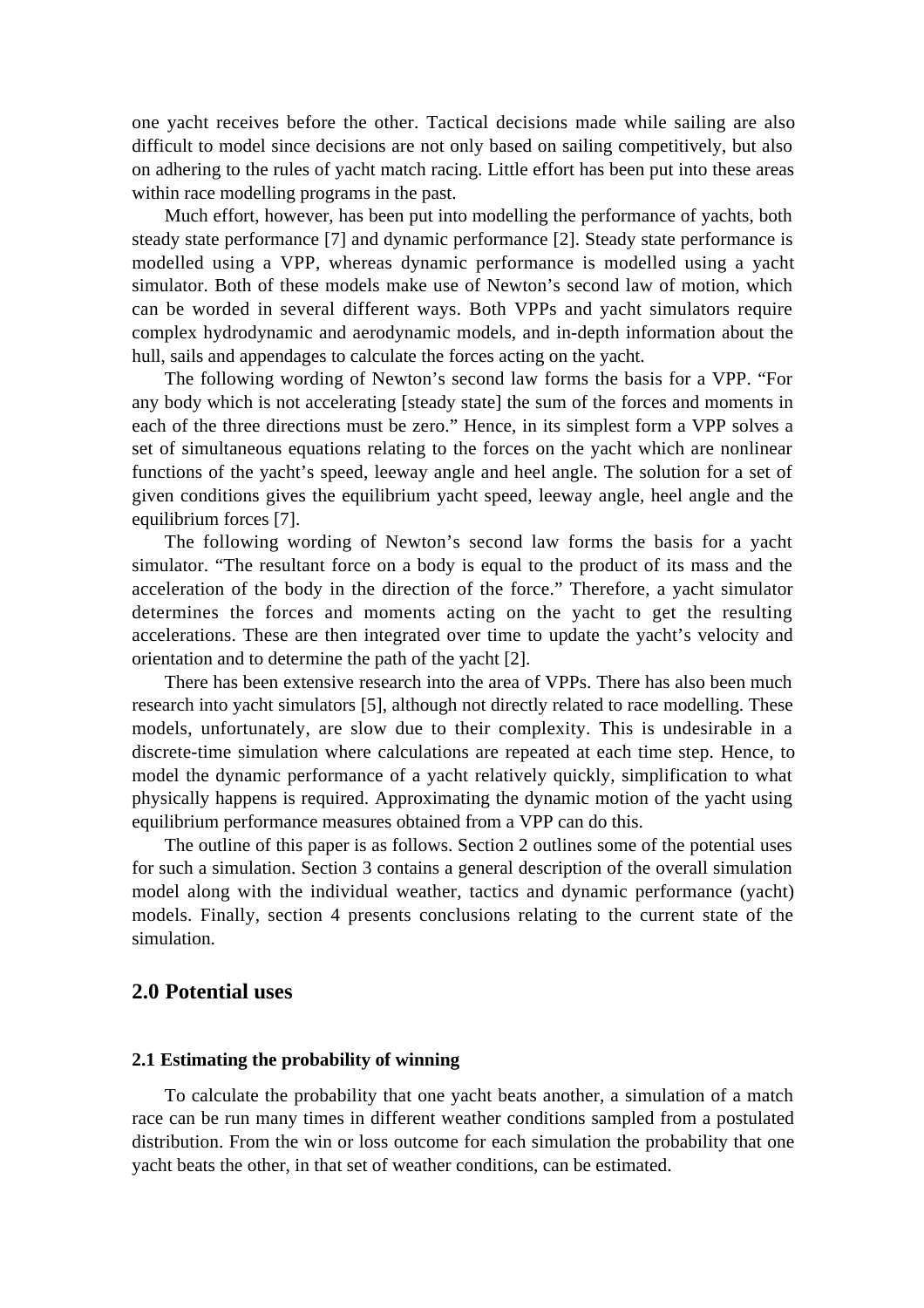Some care needs to be taken that the results are meaningful and not an artifact of statistical fluctuations. The variance of results obtained by the simulation provides some measure of its reliability.

#### **2.2 Estimation of design tradeoffs**

For the simulation model to be useful to designers, the dynamic performance model for each yacht must use information that is readily available once a design is finalised within a suitable computer design package. This is achieved by using equilibrium performance measures obtained from a VPP to model the dynamic performance.

Yacht design involves many important design tradeoffs, such as sacrificing upwind speed for downwind speed, or acceleration for straight-line speed. For example, would you sacrifice one second per mile upwind to gain one second per mile downwind? Each yacht would complete the America's Cup course in the same predicted time, yet one is likely to be a better racing yacht. Creating two yachts with contrasting design tradeoffs and then calculating the probability that one beats the other in a match race could identify the better design tradeoff.

#### **2.3 America's Cup Portfolio selection**

Since yachts perform differently in different weather conditions, the best portfolio of yachts to defend the America's Cup may not necessarily include the overall fastest two yachts [6]. Ideally the yachts should be chosen so that the probability of winning is maximised for all weather conditions. The best portfolio of yachts could be chosen using further statistical analysis once the relative probabilities that one yacht beats another are known for all yachts in all weather conditions.

#### **2.4 Determining best tactical strategies**

The simulation model could also be used to trial different tactical strategies whilst racing to help determine the best strategy. Implementing different tactical strategies for identical yachts and seeing which yacht has the better probability of winning a match race could do this.

# **3.0 The simulation model**

Each simulation of a match race requires a defined course for the yachts to race on. Typically the course will be the America's Cup 2000 course, a windward-leeward (upwind-downwind) configuration. When the course is defined the yachts can then be initialised and the match race started. Once the race is started, the position of each yacht is updated at discrete time intervals, typically every five seconds.

At each time step the observed weather conditions are calculated for each yacht. These depend on the type of weather model being used. A tactical decision is also made at each time step, dependent on the observed weather conditions and information about the opposing yacht. Once the new yacht heading has been determined from the tactical decision, each yacht is moved to its new position using the dynamic performance model. Time stepping continues until both of the yachts finish the course. This yields the winner along with the winning margin.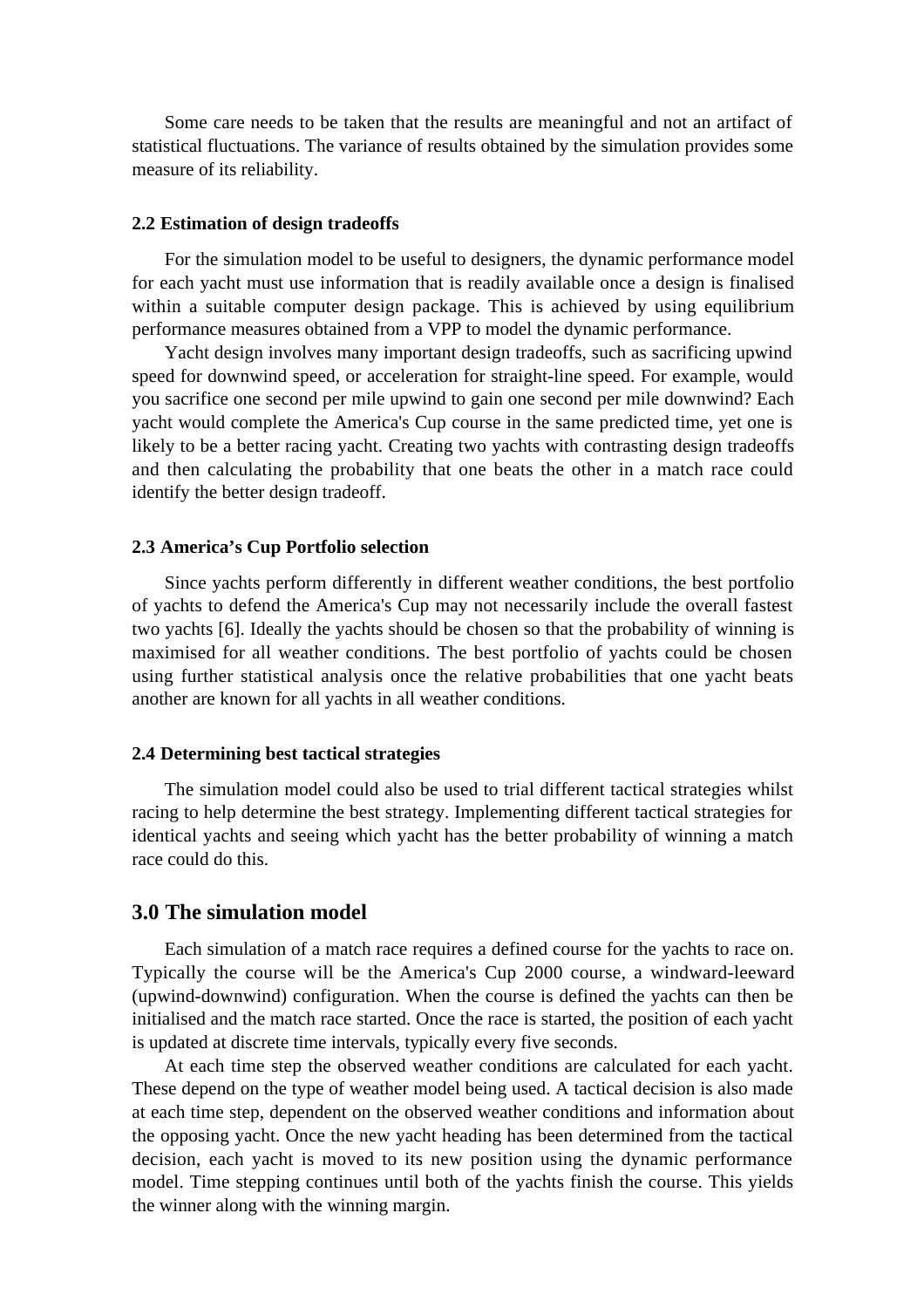Contained within the overall simulation model are three individual models. Each of these models can be developed independently to increase the accuracy and complexity of the overall simulation model. These three individual models are:

- A **weather** model that returns wind, sea state and possibly tidal current conditions.
- A **tactics** model that returns a close approximation to decisions that would be made by the helmsman during a match race.
- A **yacht** model that returns the dynamic motion of each yacht in terms of its VPP performance measures.

## **3.1 Weather**

The outcome of a yacht race depends vitally on the behaviour of the wind. Weather varies with location as well as time. It is not clear what effect this has on the expected result of a yacht match race. Therefore it is necessary to have a simple spatial-temporal model which can be constructed from weather data provided by Team New Zealand (TNZ). The weather model has to be fast to ensure that the overall simulation remains fast. Furthermore, the model has to be able to generate time-varying wind fields that depend on simple measurable parameters such as the wind speed and direction. This requirement is used to generate weather scenarios for calculating the probability that one yacht beats another for a given set of weather conditions.

Even though there is significant literature on modelling wind effects [3], the primary focus of this work is the impact of wind on building and structure design. Little attention has been devoted to the spatial behaviour of wind, probably because buildings and similar structures do not move! Temporal behaviour has been studied over long horizons that, while relevant to a building or structure's expected lifetime, are not relevant over the time scales associated with yacht match racing.

## **3.2 Tactics**

The performance of a yacht in a match race depends on how it is sailed. Tactical decisions are required not only to make the yacht sail fast but also to sail competitively whilst adhering to the rules of yacht match racing. It is relatively easy to decide on the direction to travel so that the yacht sails around the course in the fastest possible time. The optimum direction to sail can be calculated using the yacht's equilibrium speed polar, and the observed weather conditions. This depends on the strategy chosen where each strategy maximises the velocity of the yacht in a chosen direction.

Sailing competitively and adhering to the rules of yacht match racing is much harder to model. There will be many situations where sailing fast may not be competitive or may even breach the rules of yacht match racing. This requires close collaboration with sailors at TNZ to identify where modification is required to the optimum direction in order to sail competitively. The rules of yacht match racing will be used to create models that will enforce the major rules by forcing certain tactical decisions. By implementing a simple logic based tactical expert system in the simulation, tactical decisions will approximate the decisions made by the helmsman on a yacht during a match race.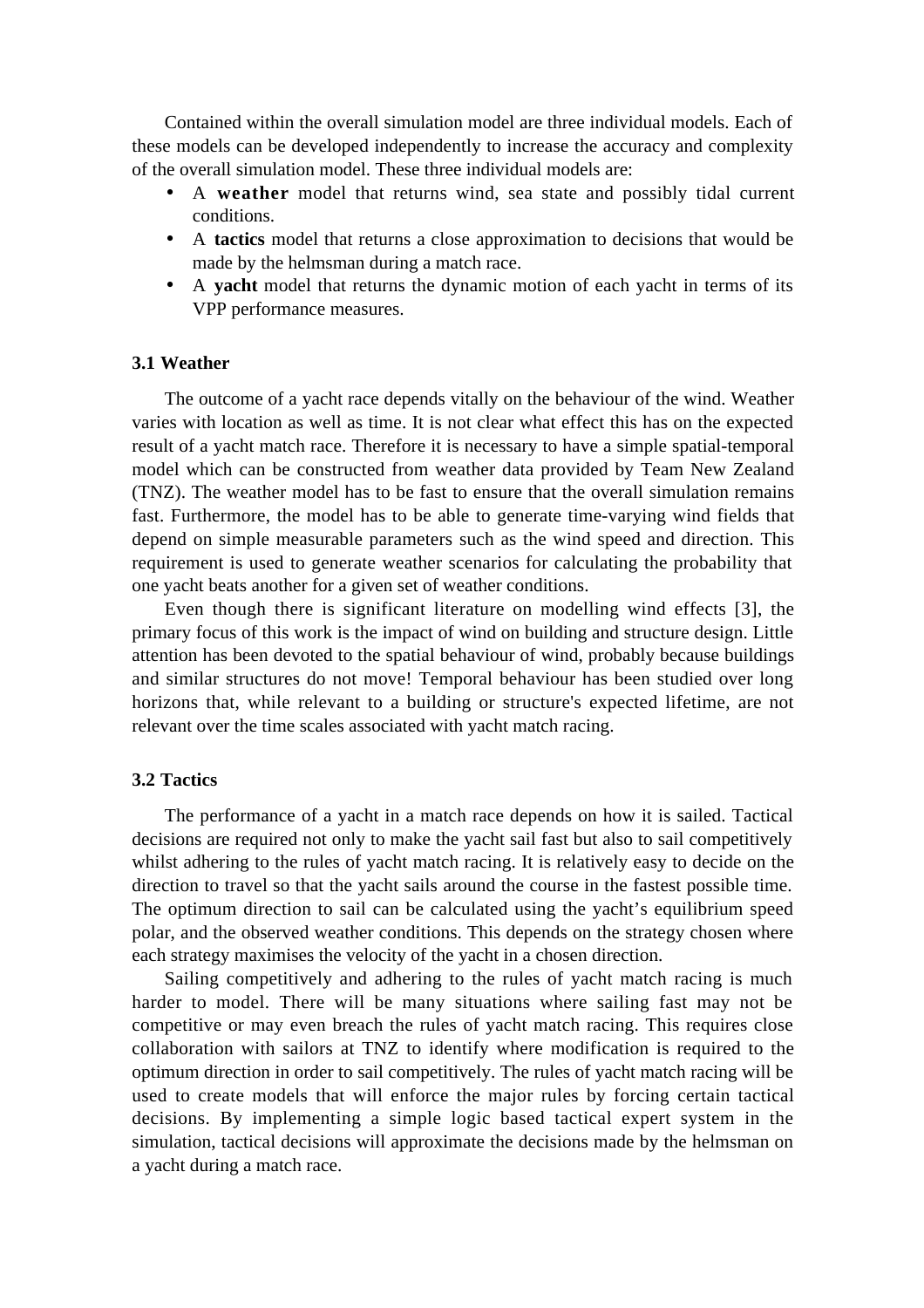## **3.3 Yacht**

Ideally a yacht simulator would be used for the dynamic performance of the yacht within the simulation model. However, a vacht simulator uses complex hydrodynamic and aerodynamic models to compute the forces, and hence accelerations, on the yacht. This type of model is slow due to its complexity and hence not suitable for a repetitive simulation model. There needs to be a fast approximation for the dynamic performance of the yacht.

A good approximation to the dynamic performance of the yacht can be obtained by using a simplified force-balance model. The simplified model has only one degree of freedom, that being longitudinal translation, to determine the acceleration of the yacht at each time step in the simulation. Equilibrium approximations to forces that the yacht experiences in the longitudinal direction, obtained from performance measures output from a VPP, can be used to approximate the straight-line dynamic motion. Performance measures output from a VPP come in the form of polars. These give some equilibrium yacht performance figure, such as speed or thrust, for a given wind speed and angle to the wind.

The straight-line dynamic performance is essentially a quasi steady-state model. By calibrating variables in the dynamic performance model, so that output from the model is as close as possible to on board measurements recorded by TNZ during testing sessions, a good model for straight-line motion can be achieved.

Difficult manoeuvres such as tacking and rounding marks where the motion is far from equilibrium have to be modelled differently. Polars containing equilibrium data are not useful. Specific tacking and manoeuvring simulations exist for yachts [4]. However, these simulations are essentially yacht simulators which are complex and hence too slow for a race simulation. A simplified tacking theory has been created [1]. However, it requires information about the yacht that is not available to the simulation model from the yacht's polars.

An empirical model can be used to obtain realistic tacking results, similar to what actually happens, without explicitly simulating the physics of tacking. The same methodology can be applied to rounding marks since it is essentially the same motion as for tacking. Output from more sophisticated tacking models, and actual tacking data from TNZ, can be used to construct a good empirical model to use for both tacking and rounding marks.

It is not yet clear whether the use of polars to determine the yacht's dynamic performance will allow discrimination between competing designs in the simulation. This can be tested using perturbation techniques to determine the sensitivity of the dynamic modelling. If the dynamic model does not adequately discriminate between designs then further development of the dynamic model may be required.

# **4.0 Conclusions**

At present the simulation consists of the three major models, although in very simple forms. Currently, the wind is assumed to behave identically over the entire course, and is read from a file of historical data. We have identified a (very) simple spatial-temporal model and hope to test it once a certain level of functionality in the simulation is achieved.

Very simple tactics have been implemented with regard to only one yacht at present. An efficient way of modelling the logistics of tactical decisions has yet to be